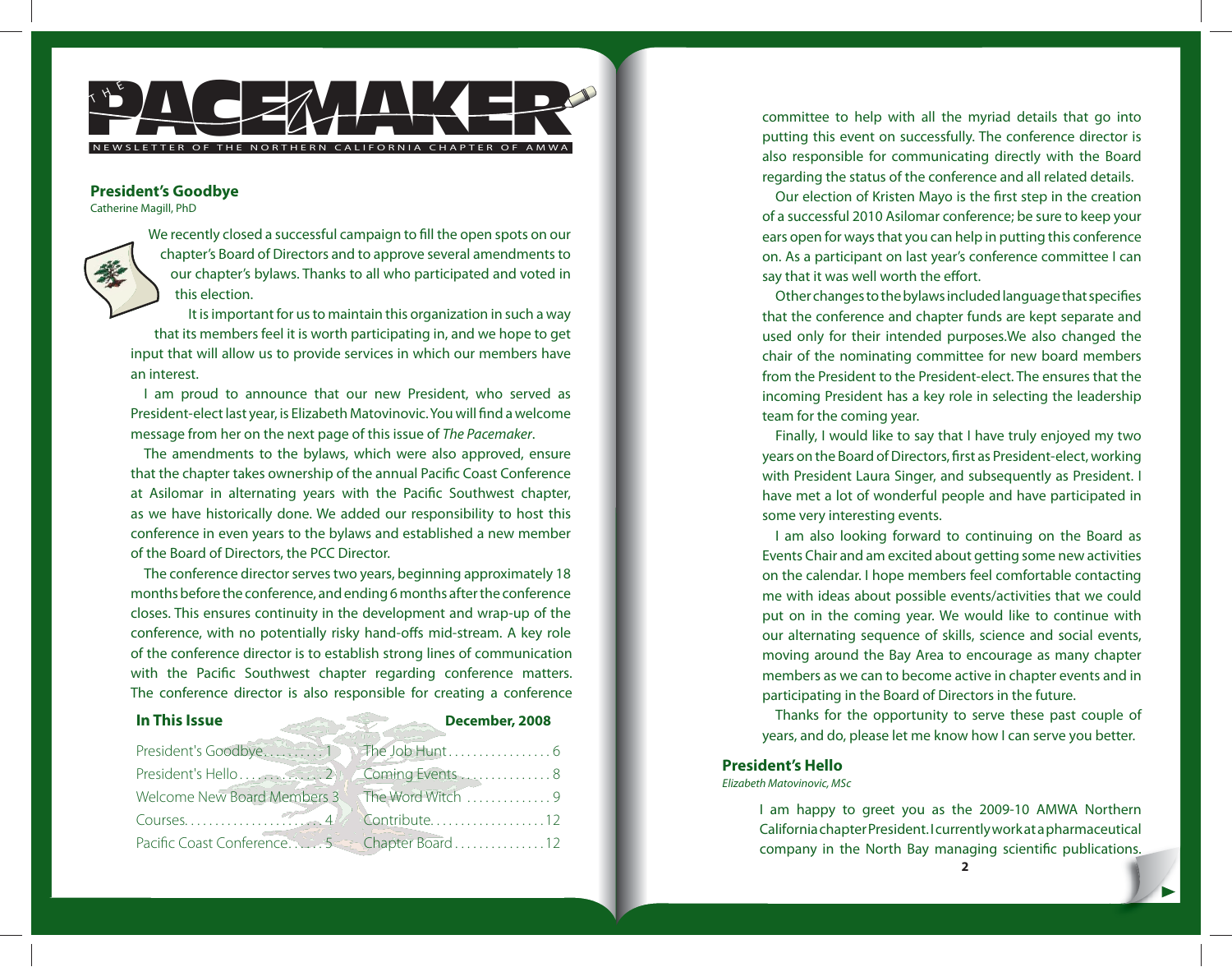Consequently, my AMWA related interests focus on contributing to increased transparency in the publication process within industry.

AMWA is an ideal vehicle for helping shape the future of the medical writing profession which is continuously being impacted by rapidly changing regulations governing the pharmaceutical industry. I plan to strengthen relationships with organizations such as the International Society for Medical Publication Professionals to increase pro-activity regarding current issues involving the medical writing profession.

Catherine Magill has been extremely supportive and generous sharing her experience as President. I am delighted that she continues to be within reach in her new position as the chapter Events Chair. The institutional AMWA memory comprised by other continuing Board members will be key to my success as President and I thank you in advance for your guidance. Welcome to new Board members, too, and President-elect Forrest Blocker. I can't wait to attend the 2009 Pacific Coast conference, see you then!

# **The 2009-2010 Northern California Chapter Board of Directors**

Our new Board members are as follows:

- Elizabeth Matovinovic President •
- Forrest Blocker President-elect
- Joan Brodovsky Secretary •
- Monique La Fleur Membership Liaison •
- Kristen Mayo 2010 PCC Director We are happy to join our continuing Board members:
- Sunny Bishop Treasurer
- Fred Gebhart Newsletter Editor
- Mimi Wessling Webmistress •
- Catherine Magill Immediate Past-President, Events Chair •

### **Create a Winning Project Proposal**

Kevin Kehres

Ever wonder what it takes to create a winning bid on a new project? Long-time AMWA member Kevin Kehres recently offered four rules on an AMWA listserve that have helped steer him through the shoals of freelance medical writing.

**First rule**: Never spend more time on the proposal than it would take you to do the project.

**Second rule**: Focus on your expertise, not on the price. **Third rule**: Don't lowball. You're likely to get the bid and

you'll be unhappy.

**Fourth rule**: Never give a "set" 100% iron-clad guarantee on price. Make sure to include all the appropriate caveats and limits on rounds of review, revisions, etc.

Copyright 2008 by Kevin Kehres and reprinted with permission. All rights reserved. [k.kehres @ mchsi.com](mailto:k.kehres@mchsi.com) 

# **UC DAVIS EXTENSION OFFERS NONFICTION AND CREATIVE WRITING COURSES**

Beginning to advanced writers are encouraged to explore UC Davis Extension's continuing education courses in nonfiction and creative writing.

The following courses will take place January-March 2009 at the Sutter Square Galleria in Sacramento. Some classes are offered online. Certificate programs are also available for writers who want to pursue a more in-depth and full spectrum of coursework.

## **Nonfiction Writing Workshop**

Make the leap from classroom writer to successful author in this results-oriented workshop where you prepare two pieces for publication. New York Times bestselling author Jennifer Baye Sander teaches this course which takes place Mondays, Jan. 5- March 9, 6:30-9 p.m. (no meeting Jan. 19 or Feb. 16).

### **Advanced Fiction**

Writer's Craft Workshop: Hone and finesse your writing skills by exploring point of view and sense of place, crafting a scene, using narration techniques and creating compelling dialogue. Pushcart Prize winning author Naomi Williams teaches this course which takes place Thursdays, Jan. 15-March 5, 6-9 p.m.

### **Reading Contemporary Fiction as a Writer**

Discover how reading stimulates thought, generates ideas, invites discussion and inspires your own writing. Award-winning poet and creative writer Kate Asche teaches the course which takes place Thursdays, Jan. 15-March 5, 6-9 p.m.

#### **Point of View**

Learn techniques to create effective, believable voices for your point-of-view characters. Short assignments, discussed

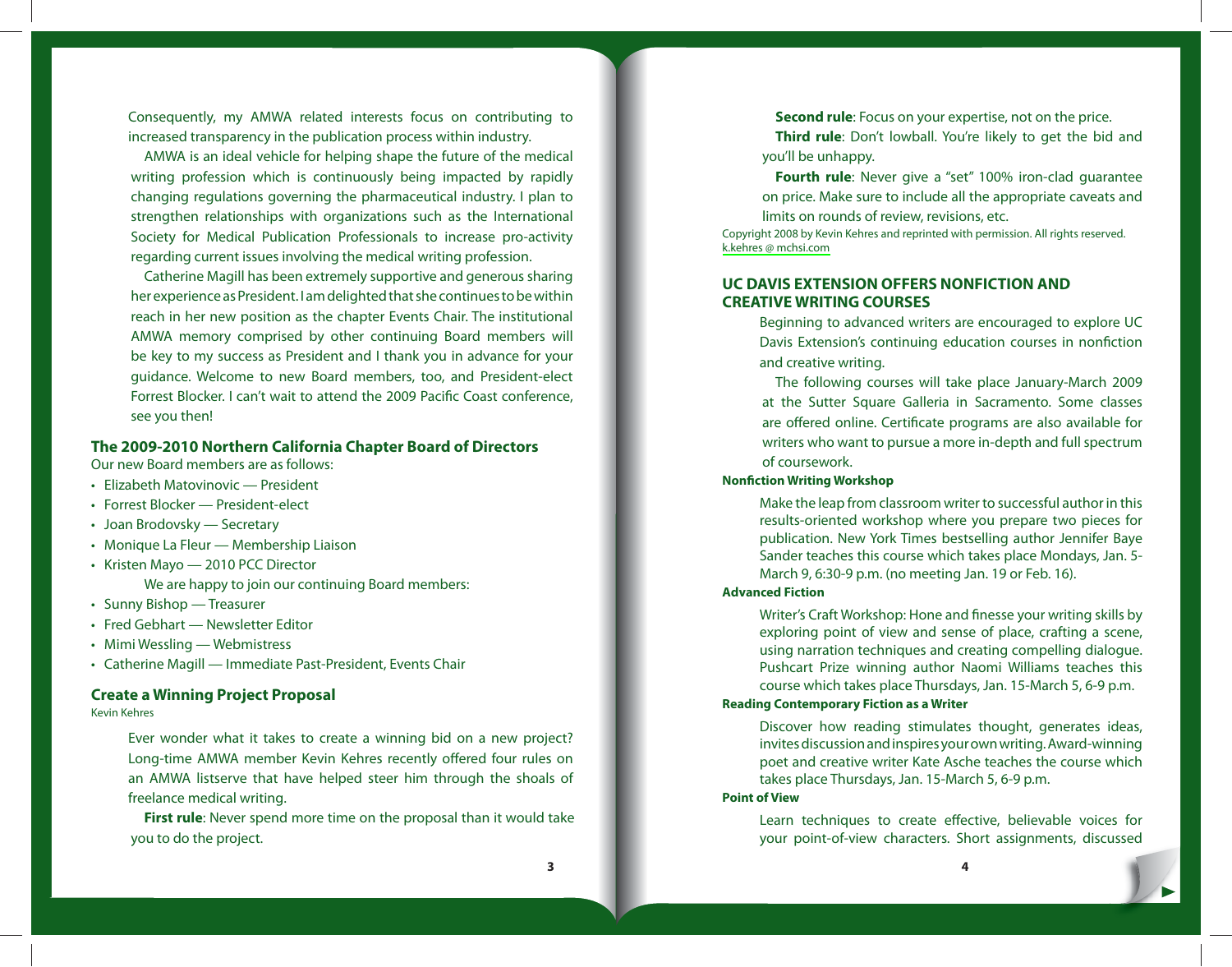in a workshop forum, provide opportunities for you to put theory into practice. Writer and college English instructor Robert D. Stanley teaches this course which takes place Wednesdays, Jan. 14-Feb. 4, 6:30-9 p.m.

# **Enhancing Writing Skills for Nonfiction Writers**

Hone your skills and improve the credibility of your work by improving your grammar, punctuation, sentence structure and language. Walk away from this course with the tools and techniques to produce marketable pieces suitable for publication. Newspaper journalist and author James Raia teaches this course which takes place Wednesdays, Jan. 21-March 11, 6:30-9 p.m.

#### **Research and Interviewing Techniques for Nonfiction Writers**

Discover how to conduct research and interviews using techniques you will practice in class and then use in the field. Explore the many forms and specializations of nonfiction writing and learn how to tailor your work for each market. Journalist and former newspaper columnist Elisabeth Sherwin teaches the course which takes place Wednesdays, Jan. 21-March 11, 6-8:30 p.m.

#### **Oral History Methods**

Learn to conduct and record an oral history project following the complete process of historical documentation. Discover methods to elicit personal memories during interviews and establish historically relevant details. Explore legal issues, transcribing and editing procedures, printing and publishing options, archive placement and more. This online course allows you to work when and where it's convenient for you. Access to email is necessary. Enroll by Feb. 4 and complete by March 25.

### **Move Your Writing from Dream to Story**

Learn how to honor and release the creative spirit, explore obsessions and themes, make time by making choices and move from a desire to write to the process of writing. This online course incorporates weekly lectures and assignments that can be completed at your own pace, in your own home. Access to email is necessary. Enroll by Jan. 13 and complete by March 3.

To request more information or to enroll, call (800) 752-0881, visit <www.extension.ucdavis.edu/ah> or email [extension@unexmail.ucdavis.](mailto:extension@unexmail.ucdavis.) edu.

## **Register Now For Asilomar!**

Registration for the 2009 Pacific Southwest Chapter Conference opens the week of December 14th. The 2009 Pacific Coast Conference will be held on April 26 - 29, 2009 in Asilomar, Pacific Grove, California.

With the theme "Defining Professionalism in Medical Communications," the 2009 Asilomar meeting promises something for everyone! We are thrilled that our keynote speaker, Oscar Salvatierra, MD, of Stanford University, will share with us his experiences as a medical professional and communicator, breaking down the barriers to organ transplantation. Credit workshops include the following:

- \* Basics of Epidemiology for Medical Communicators (EW/PH/SG): Jane Neff Rollins •
- . \* Reporting Correlation and Regression Analysis (G/SG): Jane Neff Rollins
- $\quad \quad ^{*}$  Ethical Standards in Medical Publication (EW): Nancy Taylor
- $*$  \* The IND in eCTD Format (ADV): Peggy Boe

We also have intriguing and varied noncredit workshops to help you become the consummate professional--ranging from marketing your career, finding your niche in different types of medical writing, writing for the web, explorations in regulatory writing, the medical writer as project manager, and workstation wellness--an interactive activity complete with exercises you can start using right away.

For information and registration, please visit [http://www.](http://www.amwa-pacsw.org/contacts.html) [amwa-pacsw.org/contacts.html](http://www.amwa-pacsw.org/contacts.html). Register early--our space is limited!

## **The Job Hunt: Business Networking Sites**

#### Susan E Caldwell, PhD



Our article series, The Job Hunt, continues with ideas on how to use business networking web sites. There are many such web sites, and they can be used in numerous ways to market yourself and your enterprise. For the purpose of this discussion, we are using LinkedIn (LI) as a model of a premier business networking internet tool. This article outlines several ways LI can support your job search and marketing efforts.

Your LI profile should have all or most of the elements that are part of your stand-alone resume. This profile can be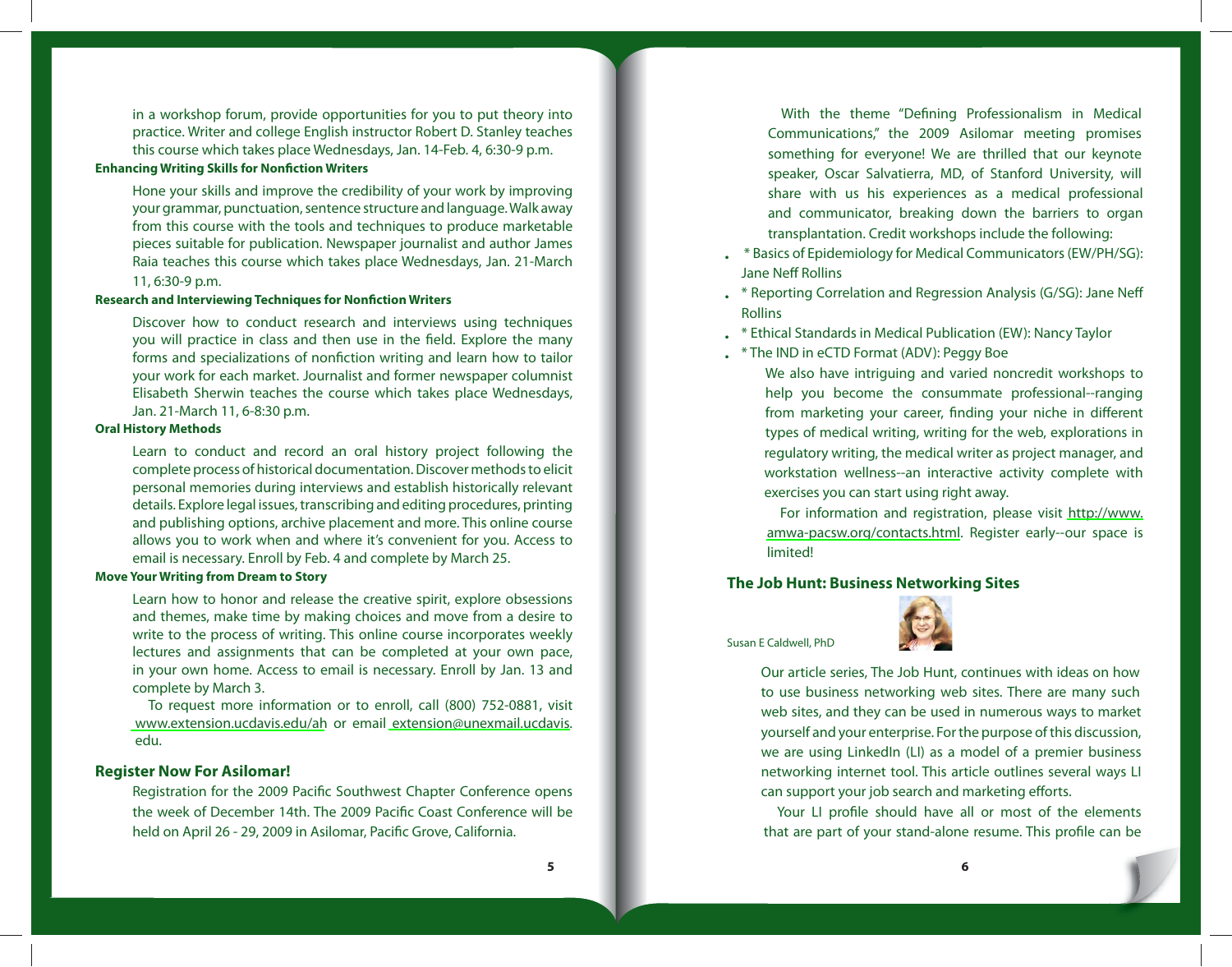posted for the entire world to see, or you can make it visible for a limited audience—you decide and control who sees it.

But here are some useful extras that the LI web site offers:

**Recommendations**. Ask your coworkers, bosses, or other colleagues to write a recommendation for you. You can post (or not, your choice) their comments on your public LI profile. Having great recommendations posted on your profile could be just the edge you need to get that phone call from a hiring manager or recruiter. You can elect to post recommendations from your colleagues and friends on your profile, or not.

**Groups**. The LI web site offers access to many professional and social groups. Group membership requests may or may not require the group moderator's approval. If you become a member, you can display the name and logo of the group in your LI profile. You can use these memberships to show you're active with respect to writing, medical devices, eCTD publishing, and many other pursuits. If you want to branch out into another career or field, consider joining LI groups in the new area. By implication, this can show you're already interested or involved in those new career activities.

**Referrals**. The LI network includes a built-in referral system. How can recruiter S. Jones use the system, if she needs to locate medical editors for an open staff position? Jones can contact other recruiters and/or medical editors through the LI network, asking for their referrals to qualified candidates. These referral requests often work even if the involved parties don't know each other. The LI network listings are classified by geography, job title, and other parameters, so it's easy to connect with candidates or recruiters using the search function.

**Introduction Requests**. Another great LI feature is the network's ability to send requests for introductions to new contacts. This feature is one of the functions in the free basic account. It allows you to connect with professionals, locally or worldwide, who may be complementary to your work or job-hunting needs.

**Profile Changes and Network Updates**. LI will notify you (if you wish) of updates to the profiles of people in your LI network. Even better, you can use this feature to keep your own name and profile in front of those in your network. In turn, this can make marketing your services easier. What kind of updates trigger notifications to your LI colleagues? Change your

photo, revise your profile text, participate in  $Q & A$  exchanges, join a group, add a job listing, or add a connection— all of these changes trigger network updates.

**Directory of Service Providers**. If you seek contract opportunities, rather than staff positions, you know how important it is for your prospective clients to be able to find you. The Service Provider Directory is yet another way that LI makes it easier for clients to find the right consultant or contractor. When someone on LI recommends you as a service provider, you are listed in the LI Service Provider Directory.

Remember to use these strategies with other business networking web sites, if the functionalities are available. For those of us who are marketing on a budget, using networking web sites costs nothing (except your time). It's also a very effective way to promote your online professional profile.

Susan Caldwell is a medical writer, consultant, and president of [Biotech Ink, LLC.](http://www.biotechink.com ) She develops clinical, preclinical, and manufacturing documents for drug and medical device regulatory submissions.

Biotech Ink publishes the Biotech Ink Insider, a free, weekly career newsletter for medical writers and editors.

This article is reprinted with permission from the Biotech Ind Insider, October 2008, Vol. 1, No. 4. View archived Insider newsletters at [http://archive.constantcontact.](http://archive.constantcontact.com/fs057/1102218983587/archive/1102339721122.html) [com/fs057/1102218983587/archive/1102339721122.html](http://archive.constantcontact.com/fs057/1102218983587/archive/1102339721122.html). To subscribe to the Insider or contact Susan, email [caldwell@biotechink.com.](mailto:caldwell@biotechink.com)

Copyright 2008 Biotech Ink, LLC. All rights reserved.

#### **Coming Events**

#### **BioBasics Briefing**

Two days of biotechnology information for non-science professionals.

Learn the science, techniques, applications and issues driving the biotechnology industry today. Lecture and discussion combined with hands-on activities ensures a productive learning environment.

Topics covered: Industry Sectors, DNA, Proteins, Gene Expression, Transgenic Technology, Disease and Therapeutic Strategies, Pharmacogenomics, Drug Discovery and Development, and Stem Cells. Technologies: Recombinant DNA, Gel Electrophoresis, PCR, DNA Fingerprinting and MicroArrays.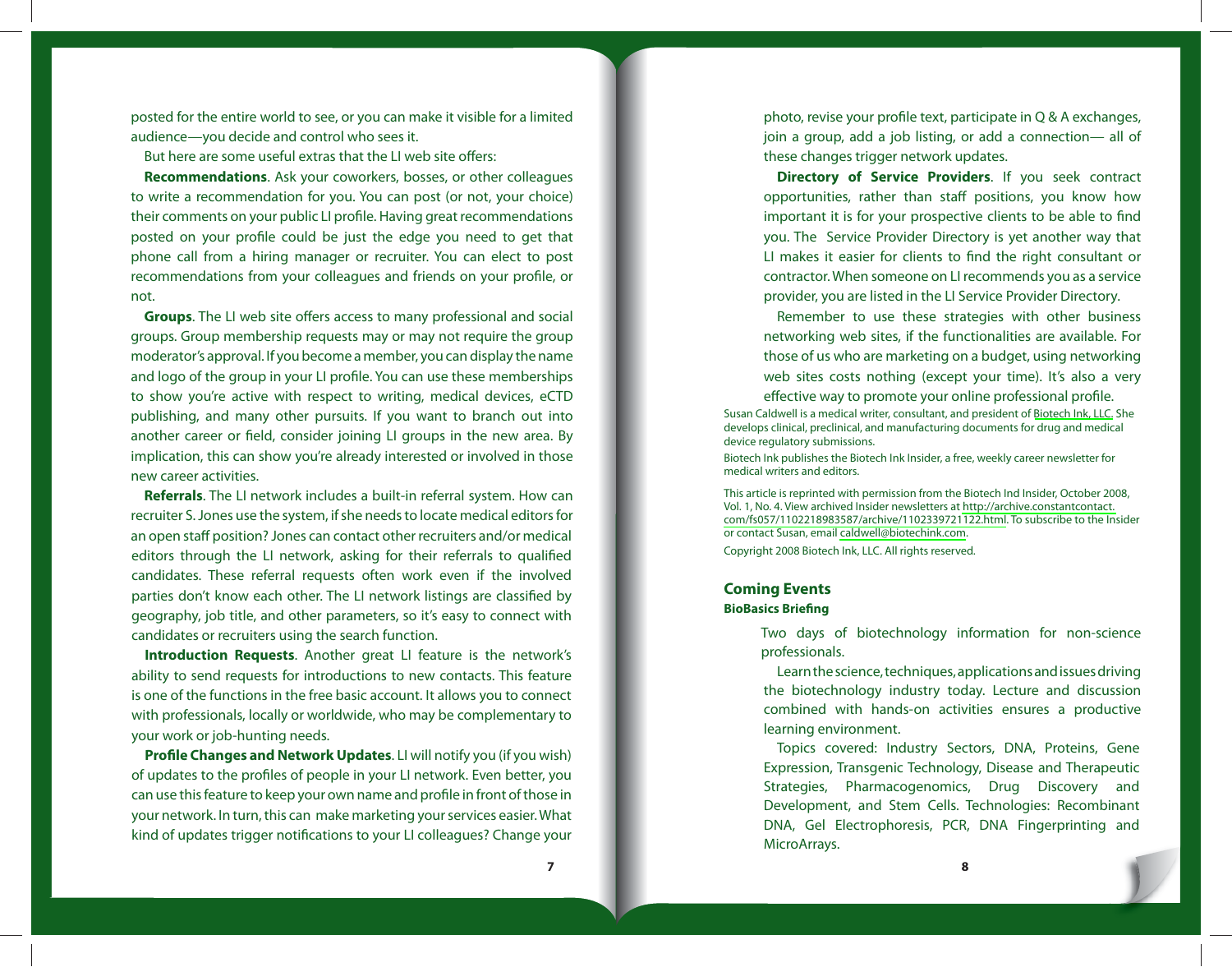**Date:** January 29 - 30, 2009. 8:30am - 4:30pm (breakfast begins at 8:00) **Location:** Latham & Watkins LLP,140 Scott Dr., Menlo Park, CA 94025- 1008

**Parking:** Ample free parking in the employee lot **Info:** Call 650-871-7101 x205 or e-mail: [events@baybio.org](mailto:events@baybio.org). **BayBio 2009: Life Sciences - Branching Out**

BayBio2009 is a one-day conference focusing on Northern California's strength in life sciences product development and commercialization.

The conference focuses on emerging technologies positioned to address critical healthcare, manufacturing and environmental concerns such as skyrocketing health care costs, worldwide food and fuel shortages, escalating manufacturing costs and global competitiveness. It focuses on new organizational partnerships that allow life sciences to flourish in an environment of increasing financial and regulatory demands and examines practical application of new ideas and tools that increase efficiencies and shorten bench to bedside cycles.

**Date:** Thursday, April 16, 2009. 8:30am - 5:30pm

**Location:** South San Francisco Conference Center, 255 South Airport Blvd., South San Francisco, CA

**Info:** Call 650-871-7101 x205 or e-mail: [events@baybio.org](mailto:events@baybio.org).

# **The Word Witch: Modify Style Dialog Box**

Maggie Norris

In Word, the **Modify Style** dialog box and the highly similar **New Style** dialog box are used to modify the specifications of a paragraph "style." That is, changes you make to the "style sheet" in the **Modify Style** dialog box will be applied to all text formatted in that style.

The term "style sheet," like much of the terminology we use to discuss the technicalities of documentation, comes from the days of moveable type. The typesetter received, along with a "manuscript," sheets of paper with the specifications for the type for each kind of paragraph (title, heading, caption, body text et cetera) and special character (page number, symbols, et cetera) the manuscript contained.

Their purpose was more or less the same as that of "styles" in an electronic template, to specify the look of each element in the final product. In Word, the specs are typed into the dialog boxes opened through the tools in the **New Style** and **Modify Style** dialog boxes.

Let's look at customizing a paragraph style.

Working in Windows, open a Word document, then choose **Format | Styles and Formatting** to display the **Styles and Formatting** task pane at the right side of the screen.

Working in Mac OSX, open a Word document, then choose **View | Formatting Palette** to display the **Formatting Palette**. Move it to a convenient place on your screen. If necessary, click the down-arrow to the left of **Styles t**o open the styles list.

Click in a paragraph, then click **Heading 1** in the task pane or **Styles** list to apply the **Heading 1** style to the paragraph. Do the same for a second paragraph.

These paragraphs both now have all the characteristics that have been assigned, one way or another, to the **Heading 1** paragraph style (font, space above and below, spacing between lines, tabs, automatic numbering, et cetera).

Click in one of the paragraphs, then move the cursor, without clicking, over **Heading 1** in the task pane or **Styles** list.

Click the down-arrow to the right of **Heading 1** and choose **Modify** or **Modify Style** from the drop-down list to call up the **Modify Style** dialog box. The screenshot at the end of this article shows the Mac OSX version with **Modify Style** on the left and the on the right.

This dialog box is a busy one, and the best way to understand the function of all those tools is to experiment. [Hint: the safest choice for **Style based on** is to use the **(no style)** option.]

For even finer control of the style sheet, click on the downarrow next to the **Format** button at the bottom left.

Choose any of the items in the drop-down list to call up the corresponding dialog box. When you have made some changes, click **OK** in the **Modify Style** dialog box to save the changes and exit.

You have now customized the **Heading 1** style.

Notice that the changes have been applied to both **Heading 1** paragraphs in your file. Going forward, any paragraph to which you apply the **Heading 1** style will be formatted to the same specs. If you repeat the exercise, the changes you specify will be applied to all existing **Heading 1** paragraphs. The same